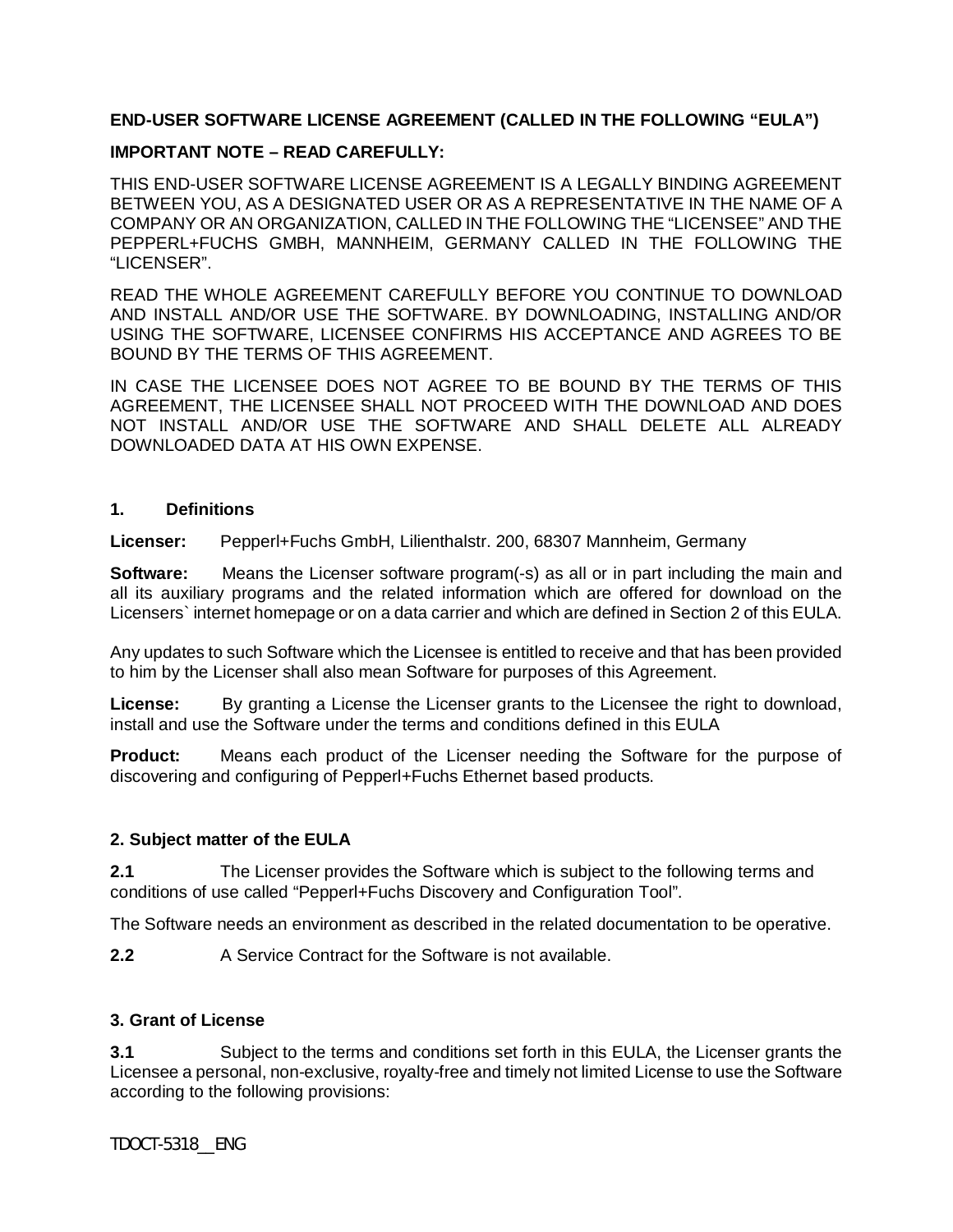**3.2** The Licenser grants to the Licensee the right to download, install and use the Software for the purpose of operating the Product on one or more workstations. The Licensee may only use the Software for that use.

**3.3** The Licensee is entitled to make copies of the Software if necessary, provided that such copy clearly marks all copyright notices and any other proprietary legends regarding the original copy.

**3.4** The Licensee shall only after prior written consent of the Licenser be entitled to transfer the right to use the Software to a third party provided the third party accepts to enter into the terms and conditions of this EULA and the Licensee does not retain any copies of the Software.

### **4. License Restrictions**

**4.1** The Licensee is in no way entitled to change, alter, enhance the Software or any parts of the Software and may not make any modifications on the Software or create derivative works based upon the Software except with the prior written consent of the Licenser.

**4.2** The Licensee is in no way entitled to de-compile, disassemble or otherwise reverse engineer the Software or any parts of the Software, in whole or in parts or attempt to access or derive the source code of the Software or any algorithms, concepts, techniques, methods or processes embodies therein.

**4.3** Other than as set forth in Section 3 the Licensee is no way entitled to make or distribute copies of the Software, rent, lease, lend or sublicense the Software.

#### **5. Infringement of licences**

In the event of breach of Section 3 to 4 of this EULA by the Licensee, the Licensee commits himself to pay a penalty to be determined by the Licenser as appears just and equitable and which in case of dispute shall be reviewed by the competent court. All other claims for damages shall remain unaffected thereby; however the penalty shall be offset against said claims.

#### **6. Infringement of third party rights**

**6.1** In the event that any material part of the Software becomes subject of a valid third party claim of copyright, patent or other proprietary right infringement, the Licenser shall, at its option, either (i) replace the Software with a compatible, functionally equivalent, non infringing software product; (ii) modify the Software or take some other action so that it is no longer infringing; (iii) procure the right for the Licensee to continue using the Software; or (iv) if, in the sole discretion of the Licenser, none of the foregoing alternatives is reasonably or with reasonable costs and/or efforts available, terminate this License.

**6.2** In case of termination, the Licensee immediately undertakes to immediately refrain from any further use of the Software and to destroy all copies and to remove any Software installed on workstations.

**6.3** The foregoing states the entire liability of the Licenser with respect to claims for copyright or patent infringement and except as provided in this section Licenser shall have no other liability to Licensee whatsoever for any loss or damage or infringement claims against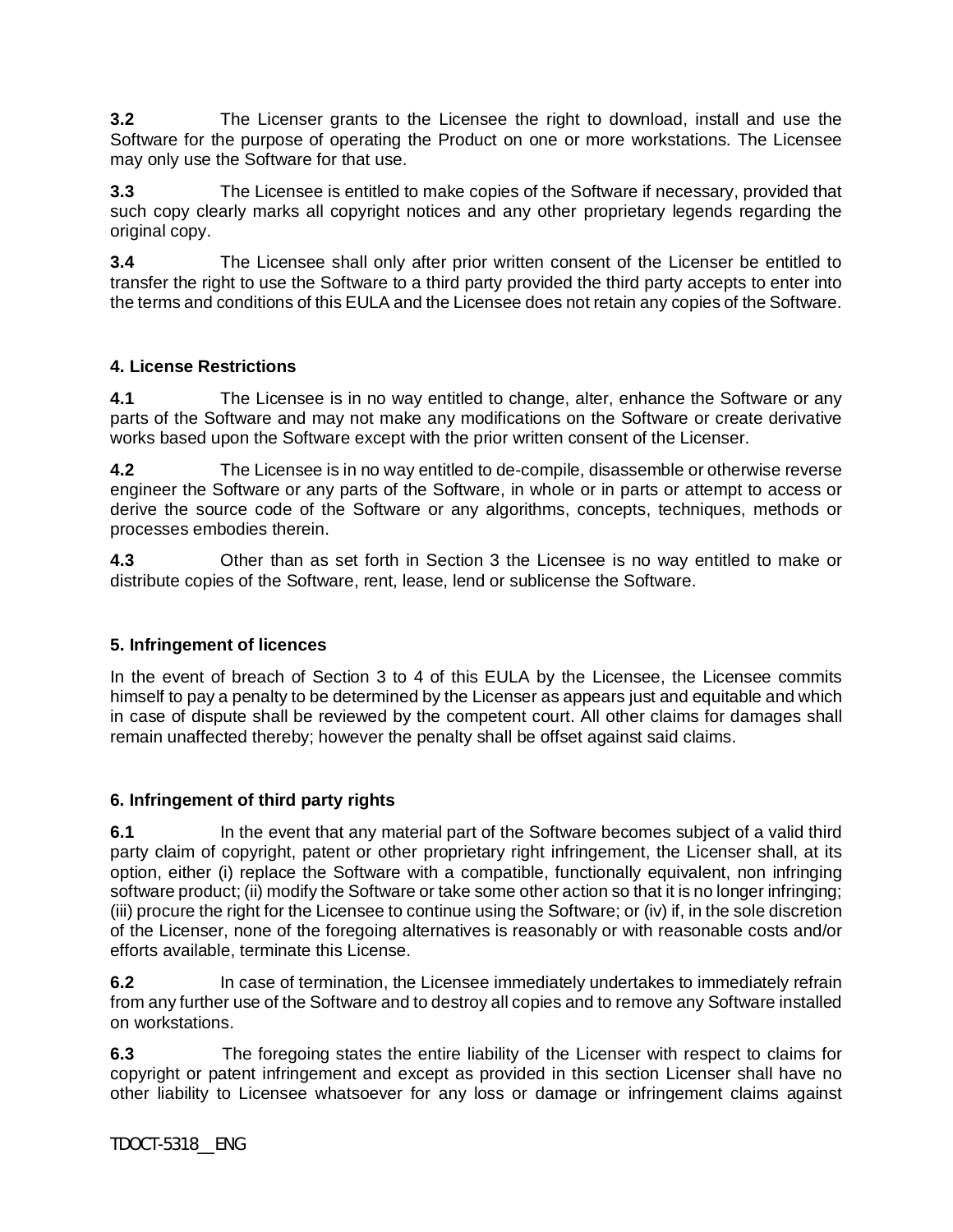Licensee by third parties arising out or related to any allegation or determination that Licensee`s use of the Software infringes any proprietary or intellectual property right.

### **7. Ownership and Intellectual Property Rights, passing of risk**

**7.1** The License grants to the Licensee the limited license to use the Software according to the terms of this EULA.

**7.2** All title and interest to, and intellectual property rights in the Software and any related documents are and shall remain owned and/or controlled solely and exclusively by the Licenser. The Licenser reserves all rights in the licensed Software not specifically granted to the Licensee in this EULA, including national and international Copyright.

**7.3** Passing of the risk between Licenser and Licensee concerning the Software takes place at the time the Software leaves the Licenser`s sphere of influence e.g. the data have left the server holding the Software and the download has been done.

### **8. Limited Warranty and Disclaimer**

**8.1** The Licensee expressly acknowledges and agrees that he is using the licensed Software at his own sole risk. The Licenser provides no warranties or other remedies, whether express or implied, for the licensed Software. It is provided "as is" without warranty, term or condition of any kind unless otherwise agreed to in this EULA.

**8.2** The Licenser warrants that at the date of passing of risk, that when the Software is installed in the hard- and/or software configuration in which it is delivered to the Licensee, the Software will perform in substantial conformance with the performance described in the related information.

**8.3** Except as set forth in the forgoing limited warranty the Licenser disclaims all other warranties whether express, implied or otherwise, including the warranties of merchantability or fitness for a particular purpose. Also, the Licenser does not warrant that the Software is error-free or will operate without interruption.

**8.4** No additional oral or written information or advice given by the Licenser, its dealers, distributors, agents or employees shall create a warranty or in any way increase the scope of any warranty provided above.

**8.5** Licenser and Licensee agree that there is a defect in the Software if it does not have the above stipulated qualities and properties defined in Sec. 8.2 on passing of risk. Defects in the Software recognized on the Licensee's side can only be accepted when they are reconstructable or proven.

**8.6** There is no defect if the Software is used on hardware or on an operating system which does not meet the requirements which have been laid down in the corresponding documentation. There is either no defect in the following cases:

- · damages resulting from faulty or negligent handling of the Software not caused by the Licenser,
- · damages resulting from particular external influences not assumed under this EULA,
- · any modifications made by the Licensee or third parties, and any consequences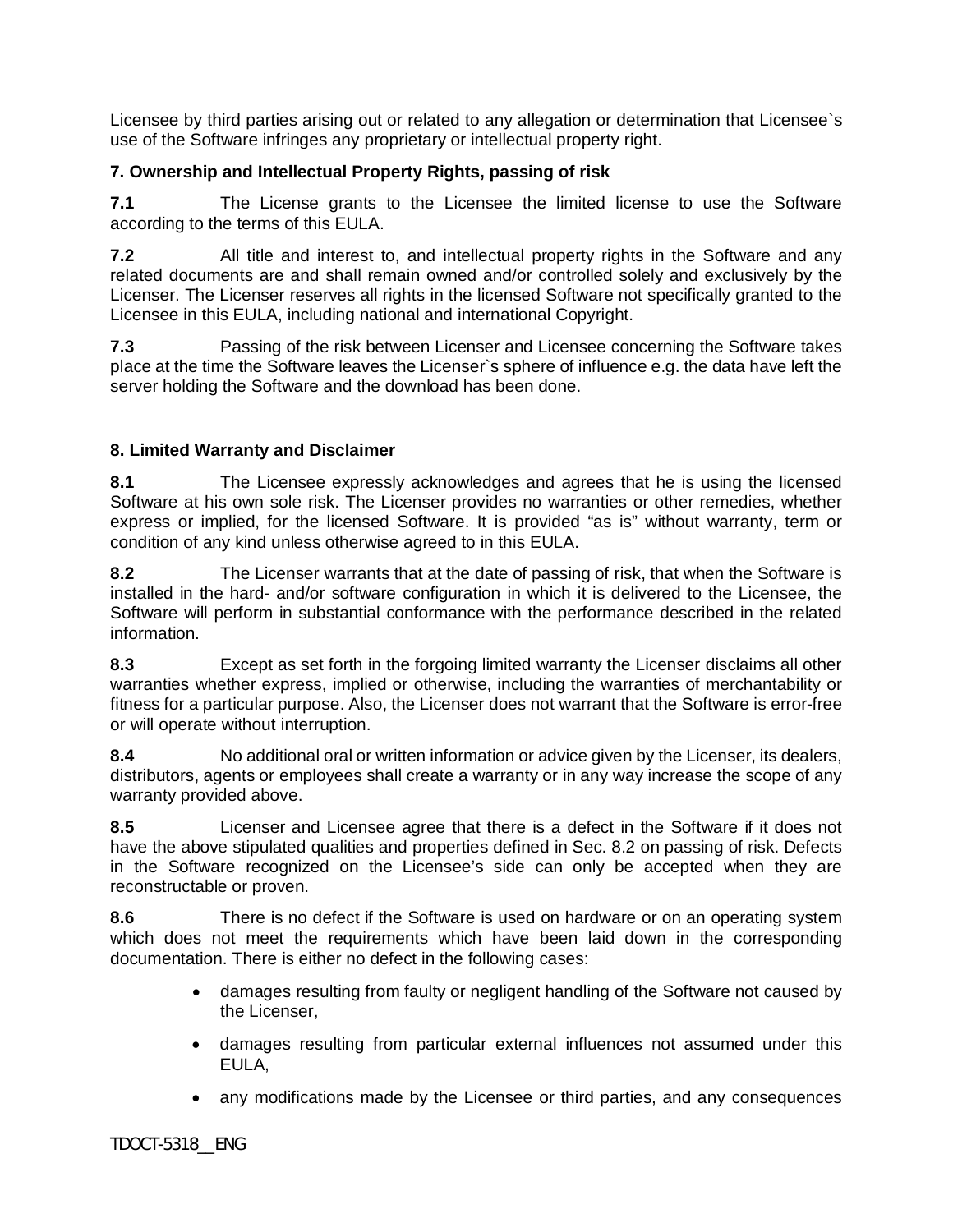resulting there from,

· incompatibility of the Software with the data processing environment of the Licensee.

**8.7** If there is any defect, the Licenser is entitled to choose the option of remedying the defect at its own sole discretion by (a) delivering a substitute for the defect Software or (b) offering a subsequent performance. The warranty period shall be governed by the purchase contract of the Product.

### **9. Limitation of Liability**

**9.1** The maximum aggregate liability of the Licenser or its officers, directors, employees, agents, distributors and resellers under this License for all losses or damages, expenses or injuries either direct, indirect, incidental or otherwise, arising out of the breach of any express or implied warranty, term or condition, breach of contract, tort, statue or any other legal theory arising out of, or related to this EULA or the use the Software shall be limited to 5% of the purchase price for the Product paid by the Licensee.

**9.2** IN NO EVENT SHALL LICENSER BE LIABLE TO LICENSEE OR ANY THIRD PARTY FOR (A) LOSS OF PROFITS, LOSS OF REVENUE, (B) INDIRECT, INCIDENTAL OR CONSEQUENTIAL LOSSES EVEN IF ADVISED OF THE POSSIBILITY OF SUCH (C) LOSS OF DATA OR ANY ASSOCIATED EQUIPMENT DOWN TIME.

**9.3** The limitation of liability does neither apply when the Licenser is liable for intentional breach of duty or gross negligence regardless of the legal ground nor when a higher liability is asked according to compulsory statutory regulations such as but not limited as provided in the Product Liability Act.

**9.4** No action or proceeding relating to this EULA may be commenced by Licensee more than three month after the cause of action arises.

# **10. Damages arising out of the Licensee actions**

The Licensee is liable for and shall defend and hold the Licenser harmless from and against any and all liabilities, damages, costs, expenses or losses arising out of his use of the licensed Software, his negligent or wrongful acts, his violation of any applicable laws or regulations, and/or his breach of any provision of this EULA. Particularly defects in the Software have to be indicated to the Licenser immediately after the defect has been noticed to prevent anyone from harm.

#### **11. Termination**

The Licenser may terminate this EULA at any time at his own discretion in the event of a material breach of the terms and conditions of this EULA by the Licensee by a written notice of termination to the Licensee. Upon termination of this EULA for any reason the Sections 1, 8, 9, 10, 13 and 14 remain in effect. In case of termination the Licensee has to delete the Software from his workstations. In case of termination for Licensees material breach of the Agreement all other rights of the Licenser remain reserved.